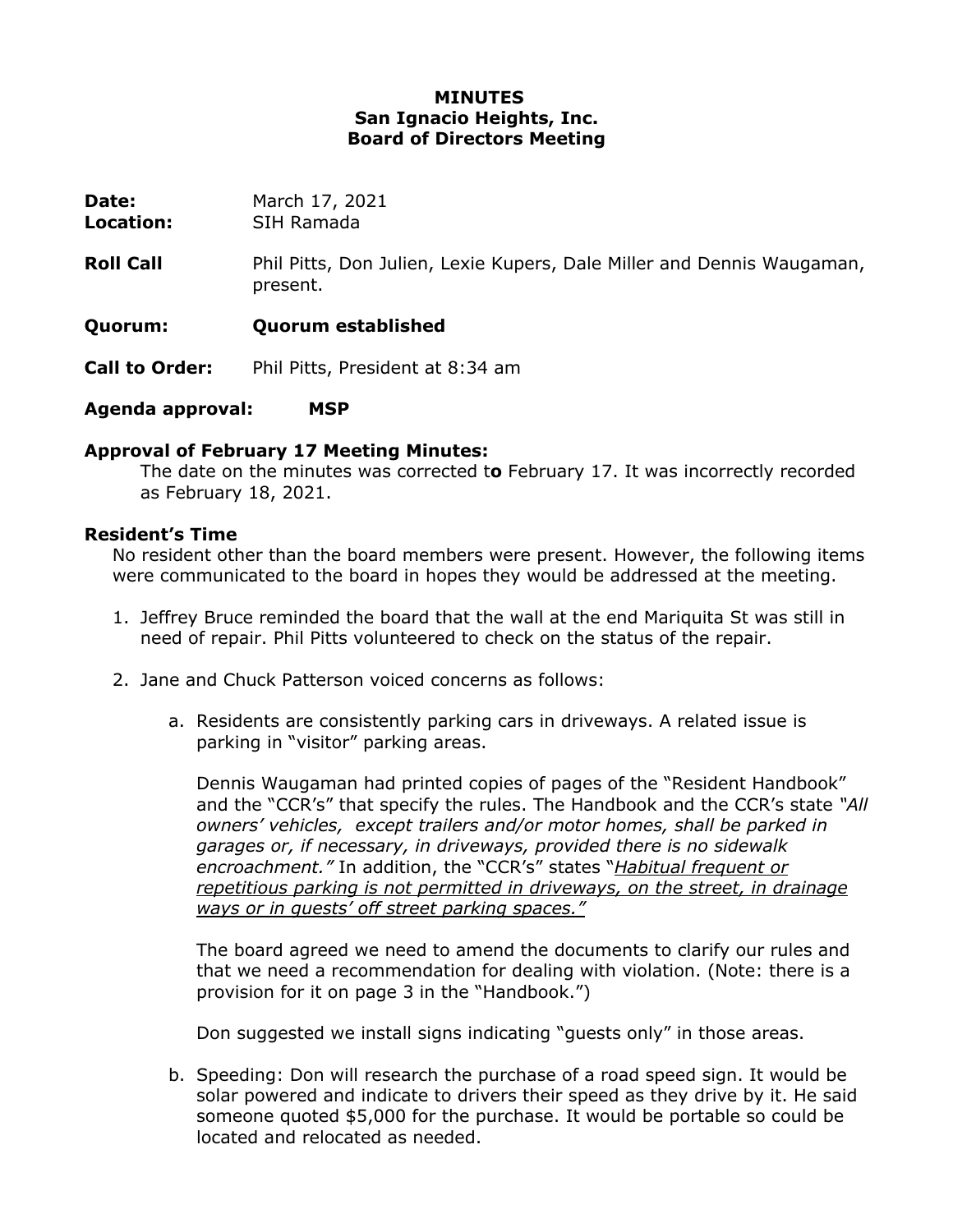c. Trash: If residents are concerned about trash containers on the curb on days there is no service, they may not be aware there are two separate companies that service our community. One service is Monday; the other is Thursday.

# **Officer Reports**

President, Phil Pitts:

- 1. Will check on repainting the weather-worn/damaged entrance sign to the HOA streets.
- 2. There has been a question about reasonable access to properties. We should search the "Handbook" for guidelines on trespassing, when necessary on a neighbor's property.
- 3. TEP has stated that our HOA is not allowed to sell power, that we produce with a solar array, back to them.

## Treasurer, Lexie Kupers:

- 1. The projected 2021 Budget was distributed in spreadsheet form to the Board. The projected total expenses are \$68,642.89. The road reserve fund is \$6,882.11. From January 1 to March 6, the total income was \$72,640. Total expenses were \$11,838.61. Funds available for operation are \$53,926.29. The total assets are \$236,228.55.
- 2. Pest control cost has increased from \$69/house to \$72/house.
- 3. Ramada AC installation was \$315.
- 4. State Farm Insurance premiums and Post Office box rental have increased slightly.

# **Committee Reports** None

# **Discussion Items**

- **Wall Repair on Mariquita**: This matter was addressed during the February meeting. Martha Gamez committed to having Felix Landscaping prepare and present a quote for repair to Phil Pitts. Phil committed to getting a quote from Andrew at Red Desert. Apparently, this is pending.
- **Architectural Requests:** No requests have been submitted since the last meeting. There was a discussion that concluded the main body of a house may be painted with the approved trim colors as well as the approved body colors.
- **Regular dissemination of roster**: During the February meeting, it was agreed that the HOA Resident Roster should be disseminated every six months. During this March meeting we decided to maintain two lists. The first list would include all residents and all their contact information; a separate column would note if it is used as a rental. The second list would be an abbreviated list that would exclude residents who wish to be excluded; it would be emailed to all residents.